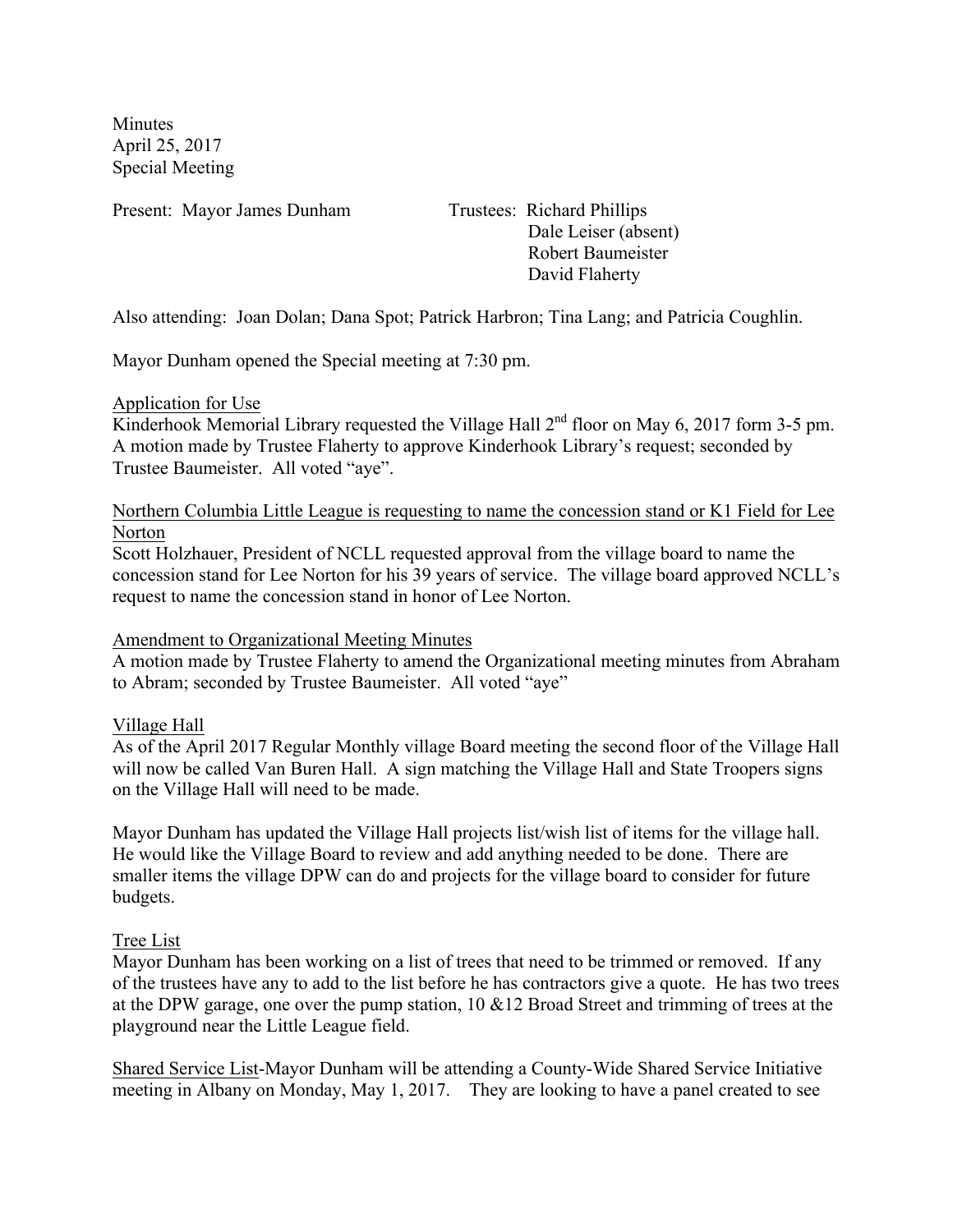where municipalities could share service to save money. Trustee Phillips noted the village works with the Town and County now on shared services. The Dog Warden; Mutual Aid with the Fire Company; borrowing of trucks; exchanging man power during leaf season and assistance with winging back snow on village streets.

Routing Slip Procedure- If there is an article or publication that has come in the mail that the mayor believes is of value for the board to read he will place a sticker on the cover with a list of who should read. After you have read the article you may initial or check off that you have seen then pass on to the next person on the list.

Traffic Calming Study-Parsons Brinkerhoff will be presenting a power point presentation on Wednesday, April 26, 2017 at 7:00 pm in Van Buren Hall. The presentation will be uploaded to the village website for anyone to review. Mayor Dunham stated the village board did not include Rt. 9 into the study as they do not have any jurisdiction over Rt. 9. He will request an Origin Destination study to be completed for Rt. 9. He does not believe this will change the truck traffic. He has completed the route himself and Rt. 9H is approximately 5 miles longer. He will write a letter to Region 8, NYS Department of Transportation requesting a reduction of speed from The School Gallery to the Fire House. He has given the village board a draft letter to review requesting the reduction of speed to 30 mph.

DPW List- Mayor Dunham would like to update the job list for the DPW after each board meeting. As the DPW reports at the village board meeting the job is complete they will remove the item from the list and as the village board has items to add Mayor Dunham will add and distribute the list to David.

Trustee Phillips requested the black netting around the tennis court be replaced. Trustee Baumeister would like drainage work to be completed around the basketball court. A split rail fence will be added between the walkway and the hill at Mills Park.

Sewer Status- Mayor Dunham has notified the Village of Valatie Mayor the readings at the pump station are not reading correctly. The agreement between the village's states the readings from the 35 property owners is the basis of Valatie billing the Village of Kinderhook. The meter at the pump station is a backup reading they required. An ant-siphoning valve was installed by Emmons Pump last month. Mayor Dunham is hoping when they recalibrate the meter this week the readings will be accurate. He will keep the village board and the Village of Valatie updated.

Solar Panel Law-Mayor Dunham and Ruth Piwonka have submitted comments to the Planning Board for their review on the solar panel law. Mayor Dunham would like all comments submitted to the Planning Board for a final review before the Planning Board submits a final copy to the Village Board for adoption.

Houses on Sunset Avenue- Patricia Coughlin lives at 8 Sunset Ave she is concerned with the two neighboring properties. They are in major disrepair and would like to know what the village is going to do. She stated she receives a notice and a fine if her sidewalk is not cleaned within 24 hours of a snow fall but the village is allowing two unsafe buildings.